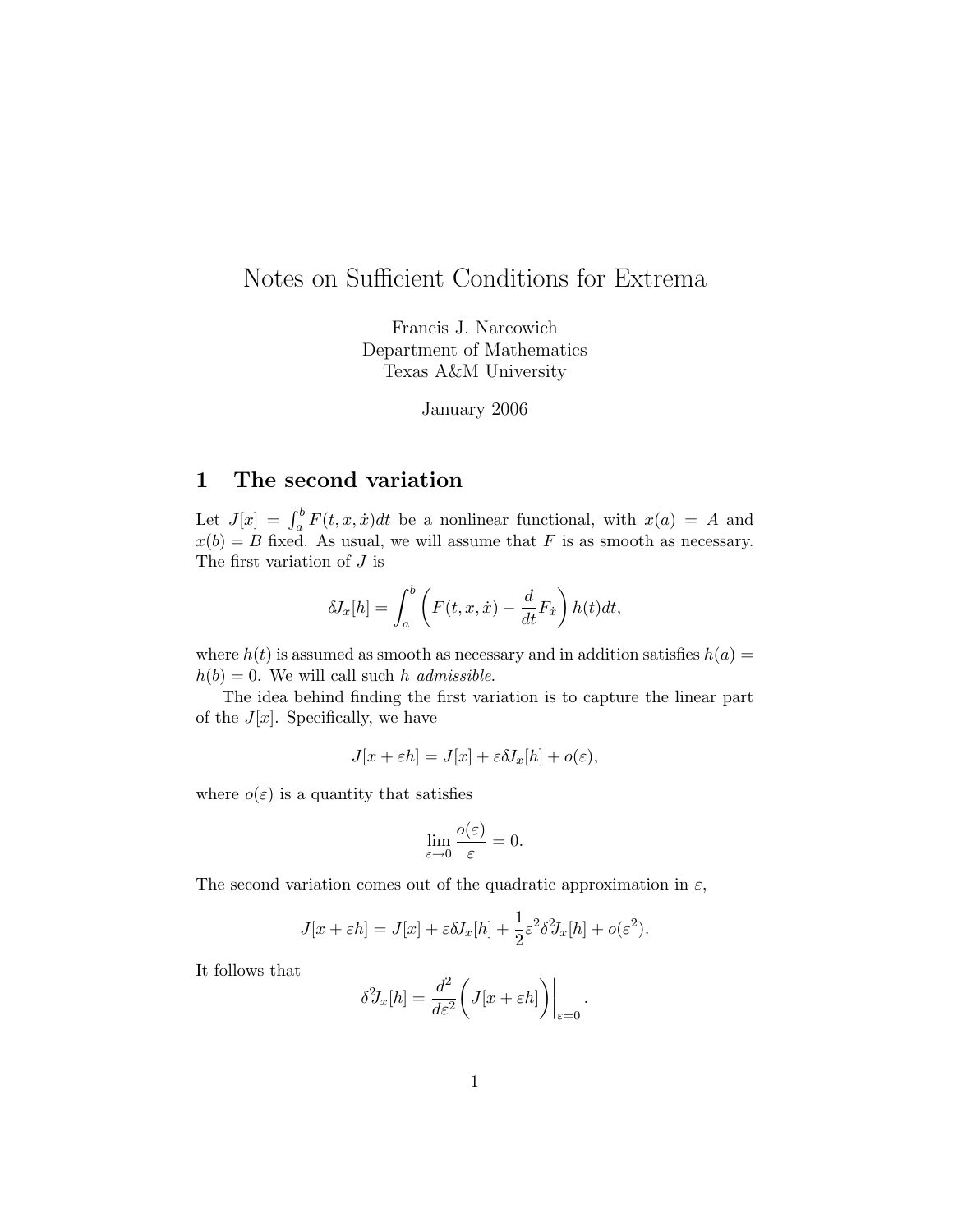To calculate it, we note that

$$
\frac{d^2}{d\varepsilon^2} \bigg( J[x + \varepsilon h] \bigg) = \int_a^b \frac{\partial^2}{\partial \varepsilon^2} \bigg( F(t, x + \varepsilon h, \dot{x} + \varepsilon \dot{h}) \bigg) dt.
$$

Applying the chain rule to the integrand, we see that

$$
\frac{\partial^2}{\partial \varepsilon^2} \big( F(t, x + \varepsilon h, \dot{x} + \varepsilon \dot{h}) \big) = \frac{\partial}{\partial \varepsilon} \big( F_x h + F_{\dot{x}} \dot{h} \big) \n= F_{xx} h^2 + 2F_{x\dot{x}} h \dot{h} + F_{\dot{x}\dot{x}} \dot{h}^2,
$$

where the various derivatives of F are evaluated at  $(t, x + \varepsilon h, \dot{x} + \varepsilon \dot{h})$ . Setting  $\varepsilon = 0$  and inserting the result in our earlier expression for the second variation, we obtain

$$
\delta^2 J_x[h] = \int_a^b F_{xx}h^2 + 2F_{xx}h\dot{h} + F_{\dot{x}\dot{x}}\dot{h}^2 dt.
$$

Note that the middle term can be written as  $2F_{x\dot{x}}h\dot{h} = F_{x\dot{x}}\frac{d}{dt}h^2$ . Using this in the equation above, integrating by parts, and employing  $h(a) = h(b) = 0$ , we arrive at

$$
\delta^2 J_x[h] = \int_a^b \left\{ \left( \underbrace{F_{xx} - \frac{d}{dt} F_{xx}}_{Q} \right) h^2 + \underbrace{F_{xx} h^2}_{P} \right\} dt
$$

$$
= \int_a^b (P \dot{h}^2 + Q h^2) dt. \tag{1}
$$

#### 2 Legendre's trick

Ultimately, we are interested in whether a given extremal for  $J$  is a weak (relative) minimum or maximum. In the sequel we will always assume that the function  $x(t)$  that we are working with is an extremal, so that  $x(t)$ satisfies the Euler-Lagrange equation,  $\frac{d}{dt}F_{\dot{x}}=F_{x}$ , makes the first variation  $\delta J_x[h] = 0$  for all h, and fixes the functions  $P = F_{\dot{x}\dot{x}}$  and  $Q = F_{xx} - \frac{d}{dt}F_{x\dot{x}}$ . To be definite, we will always assume we are looking for conditions for the extremum to be a weak minimum. The case of a maximum is similar.

Let's look at the integrand  $P\dot{h}^2 + Qh^2$  in (1). It is generally true that a function can be bounded, but have a derivative that varies wildly. Our intuition then says that  $P\dot{h}^2$  is the dominant term, and this turns out to be true. In looking for a minimum, we recall that it is necessary that  $\delta^2 J_x[h] \geq 0$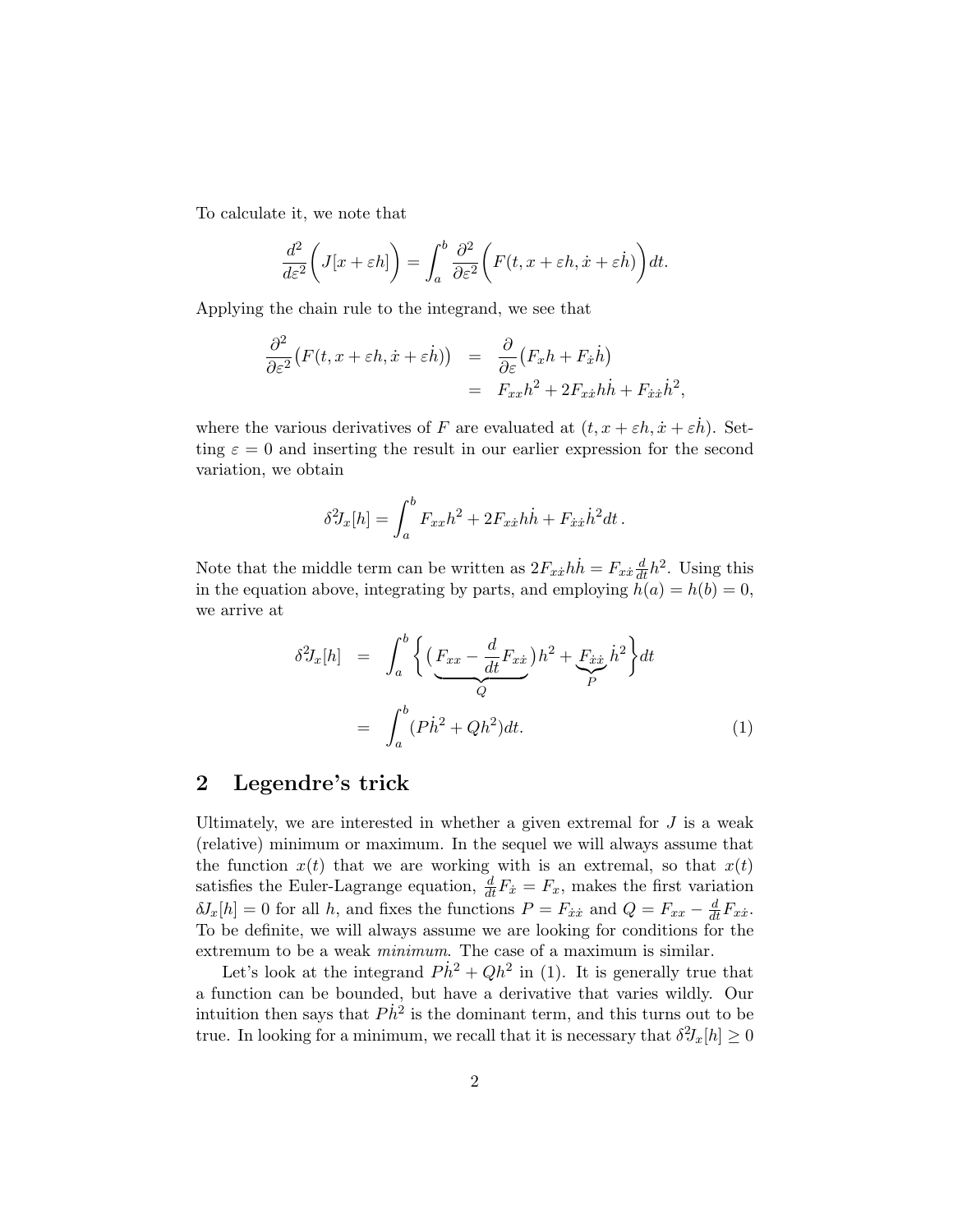for all  $h$ . One can use this to show that, for a minimum, it is also necessary, but not sufficient, that  $P \geq 0$  on [a, b]. We will make the stronger assumption that  $P > 0$  on  $[a, b]$ . We also assume that P and Q are smooth.

Legendre had the idea to add a term to  $\delta^2 J$  to make it nonnegative. Specifically, he added  $\frac{d}{dt}(wh^2)$  to the integrand in (1). Note that  $\int_a^b$  $\frac{d}{dt}(wh^2)dt =$  $wh^2|_a^b = 0$ . Hence, we have this chain of equations,

$$
\delta^2 J_x[h] = \delta^2 J_x[h] + \int_a^b \frac{d}{dt} (wh^2) dt
$$
  
= 
$$
\int_a^b (P\dot{h}^2 + Qh^2 + \frac{d}{dt}(wh^2)) dt
$$
  
= 
$$
\int_a^b (P\dot{h}^2 + 2wh\dot{h} + (\dot{w} + Q)h^2) dt
$$
 (2)

$$
= \int_{a}^{b} P\left(\dot{h} + \frac{w}{P}h\right)^{2} dt + \int_{a}^{b} \left(\dot{w} + Q - \frac{w^{2}}{P}\right) h^{2}, \quad (3)
$$

where we completed the square to get the last equation. If we can find  $w(t)$ such that

$$
\dot{w} + Q - \frac{w^2}{P} = 0,\tag{4}
$$

then the second variation becomes

$$
\delta^2 J_x[h] = \int_a^b P\left(\dot{h} + \frac{w}{P}h\right)^2 dt. \tag{5}
$$

Equation (4) is called a Riccati equation. It can be turned into the second order *linear* ODE below via the substitution  $w = -(u/u)P$ :

$$
-\frac{d}{dt}\left(P\frac{du}{dt}\right) + Qu = 0,\t\t(6)
$$

which is called the *Jacobi* equation for J. Two points  $t = \alpha$  and  $t = \tilde{\alpha}$ ,  $\alpha \neq$  $\tilde{\alpha}$ , are said to be *conjugate points* for Jacobi's equation if there is a solution u to (6) such that  $u \neq 0$  between  $\alpha$  and  $\tilde{\alpha}$ , and such that  $u(\alpha) = u(\tilde{\alpha}) = 0$ .

When there are no points conjugate to  $t = a$  in the interval [a, b], we can construct a solution to  $(6)$  that is strictly positive on  $[a, b]$ . Start with the two linearly independent solutions  $u_0$  and  $u_1$  to (6) that satsify the initial conditions

$$
u_0(a) = 0
$$
,  $\dot{u}_0(a) = 1$ ,  $u_1(a) = 0$ , and  $\dot{u}_1(a) = 1$ .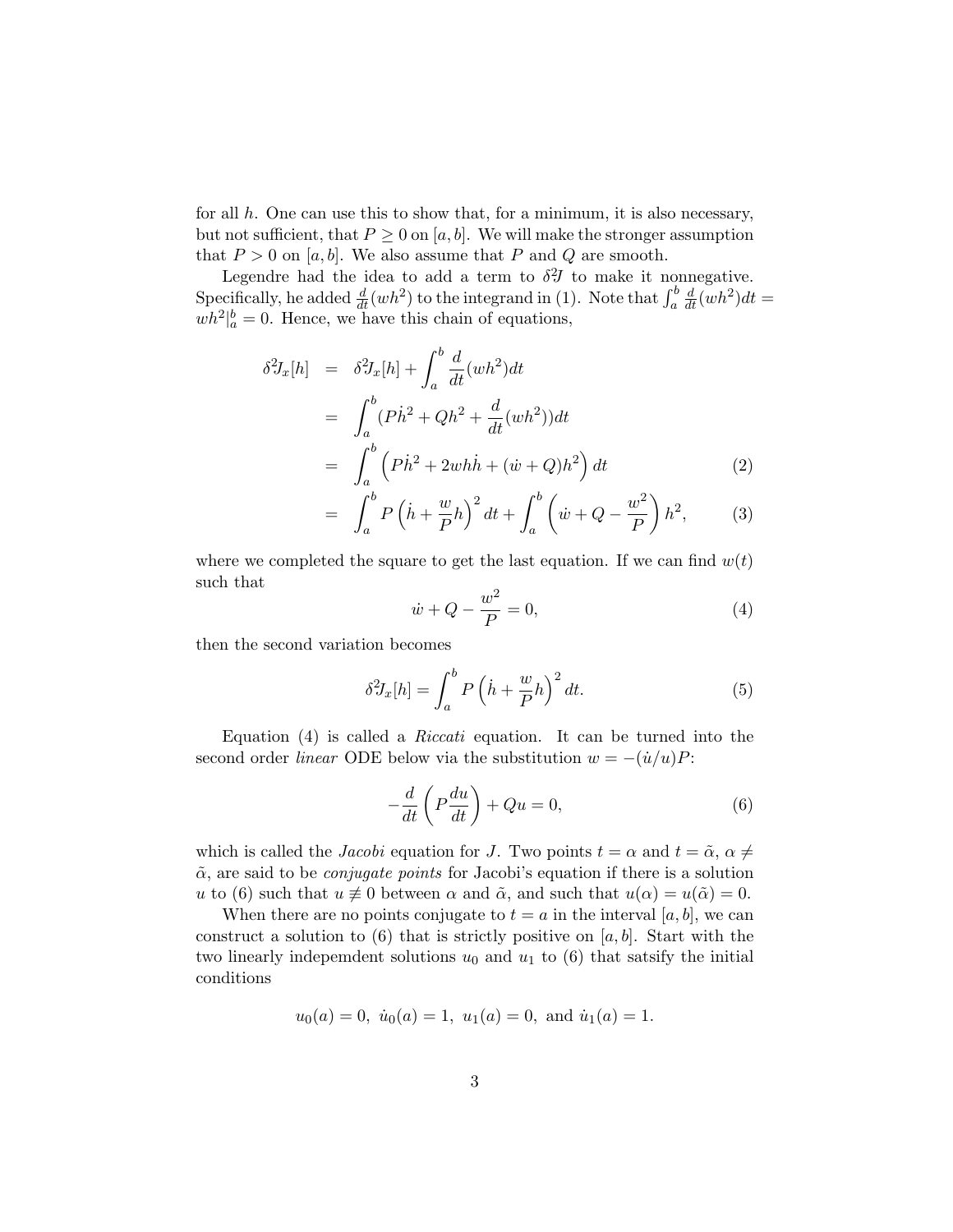Since there is no point in [a, b] conjugate a,  $u_0(t) \neq 0$  for any  $a < t \leq b$ . In particular, since  $\dot{u}_0(a) = 1 > 0$ ,  $u(t)$  will be strictly positive on  $(a, b]$ . Next, because  $u_1(a) = 1$ , there exists  $t = c, a < c \leq b$ , such that  $u_1(t) \geq$  $1/2$  on [a, c]. Moreover, the continuity of  $u_0$  and  $u_1$  on [c, b] implies that  $\min_{c \le t \le b} u_0(t) = m_0 > 0$  and  $\min_{c \le t \le b} u_1(t) = m_1 \in \mathbb{R}$ . It is easy to check that on  $|a, b|$ ,

$$
u := \frac{1 + 2|m_1|}{2m_0}u_0 + u_1 \ge 1/2,
$$

and, of course,  $u$  solves  $(6)$ .

This means that the substitutuion  $w = -(u/u)P$  yields a solution to the Riccati equation (4), and so the second variation has the form given in (5). It follows that  $\delta^2 J_x[h] \geq 0$  for any admissible h. Can the second variation vanish for some h that is nonzero? That is, can we find an admissible  $h \neq 0$ such that  $\delta^2 J_x[h] = 0$ ? If it did vanish, we would have to have

$$
P\left(\dot{h} + \frac{w}{P}h\right)^2 = 0, \ a \le t \le b,
$$

and, since  $P > 0$ , this implies that  $\dot{h} + \frac{w}{P}$  $\frac{w}{P}h = 0$ . This first order linear equation has the unique solution,

$$
h(t) = h(a)e^{-\int_a^t \frac{w(\tau)}{P(\tau)}d\tau}.
$$

However, since h is admissible,  $h(a) = h(b) = 0$ , and so  $h(t) \equiv 0$ . We have proved the following result.

**Proposition 2.1.** If there are no points in [a, b] conjugate to  $t = a$ , the the second variation is a positive definite quadratic functional. That is,  $\delta^2 J_x[h] > 0$  for any admissible h not identically 0.

### 3 Conjugate points

There is direct connection between conjugate points and extremals. Let  $x(t, \varepsilon)$  be a family of extremals for the functional J depending smoothly on a parameter  $\varepsilon$ . We will assume that  $x(a, \varepsilon) = A$ , which will be independent of  $\varepsilon$ . These extremals all satisfy the Euler-Lagrange equation

$$
F_x(t, x(t, \varepsilon), \dot{x}(t, \varepsilon)) = \frac{d}{dt} F_{\dot{x}}(t, x(t, \varepsilon), \dot{x}(t, \varepsilon)).
$$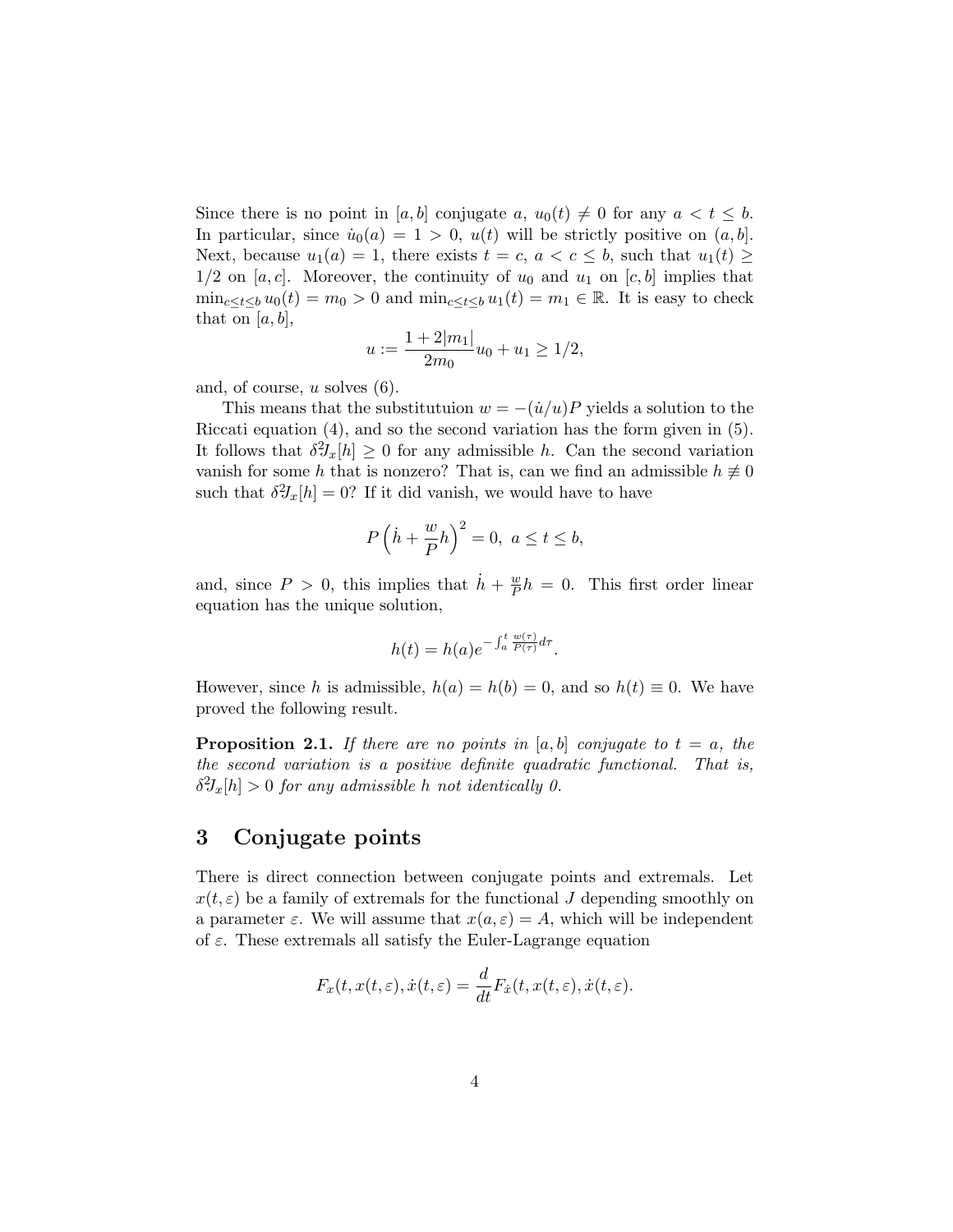If we differentiate this equation with respect to  $\varepsilon$ , being careful to correctly apply the chain rule, we obtain

$$
F_{xx}\frac{\partial x}{\partial \varepsilon} + F_{xx}\frac{\partial \dot{x}}{\partial \varepsilon} = \frac{d}{dt}\left(F_{xx}\frac{\partial x}{\partial \varepsilon} + F_{\dot{x}\dot{x}}\frac{\partial \dot{x}}{\partial \varepsilon}\right)
$$
  

$$
= \frac{dF_{xx}}{dt}\frac{\partial x}{\partial \varepsilon} + F_{x\dot{x}}\frac{\partial \dot{x}}{\partial \varepsilon} + \frac{d}{dt}\left(F_{\dot{x}\dot{x}}\frac{\partial \dot{x}}{\partial \varepsilon}\right).
$$

Cancelling and rearranging terms, we obtain

$$
\left(F_{xx} - \frac{d}{dt}F_{x\dot{x}}\right)\frac{\partial x}{\partial \varepsilon} - \frac{d}{dt}\left(F_{\dot{x}\dot{x}}\frac{\partial \dot{x}}{\partial \varepsilon}\right) = 0.
$$
\n(7)

Set  $\varepsilon = 0$  and let  $u(t) = \frac{\partial x}{\partial \varepsilon}(t, 0)$ . Observe that the functions in the equation above, which is called the variational equation, are just  $P = F_{\dot{x}\dot{x}}$  and  $Q =$  $F_{xx} - \frac{d}{dt} F_{xx}$ . Consequently, (7) is simply the Jacobi equation (6). The difference here is that we always have the initial conditions,

$$
\begin{cases}\n u(a) &= \frac{\partial x}{\partial \varepsilon}(a,0) = \frac{\partial A}{\partial \varepsilon} = 0, \\
\dot{u}(a) &= \frac{\partial \dot{x}}{\partial \varepsilon}(a,0) \neq 0.\n\end{cases}
$$

We remark that if  $\dot{u}(a) = 0$ , then  $u(t) \equiv 0$ .

What do conjugate points mean in this context? Suppose that  $t = \tilde{a}$  is conjugate to  $t = a$ . Then we have

$$
\frac{\partial x}{\partial \varepsilon}(\tilde{a},0) = u(\tilde{a}) = 0,
$$

which holds *independently* of how our smooth family of extremals was constructed. It follows that at  $t = \tilde{a}$ , we have  $x(\tilde{a}, \varepsilon) = x(\tilde{a}, 0) + o(\varepsilon)$ . Thus, the family either crosses again at  $\tilde{a}$ , or comes close to it, accumulating to order higher than  $\varepsilon$  there.

#### 4 Sufficient conditions

A sufficient condition for an extremal to be a relative minimum is that the second variation be strongly positive definite. This means that there is a  $c > 0$ , which is independent of h, such that for all admissible h one has

$$
\delta^2 J_x[h] \ge c \|h\|_{H^1}^2,
$$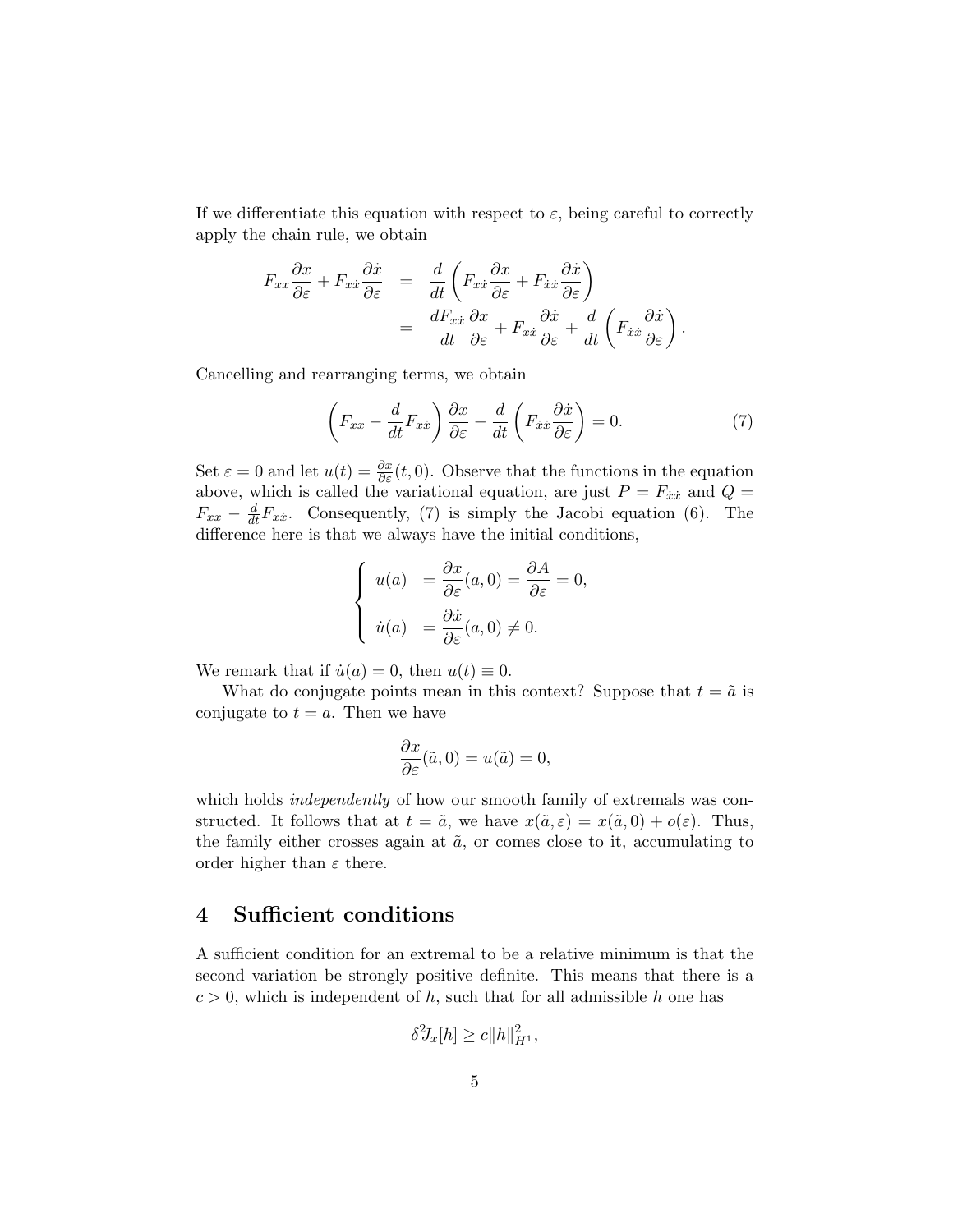where  $H^1 = H^1[a, b]$  denotes the usual Sobolev space of functions with distributional derivatives in  $L^2[a, b]$ .

Let us return to equation (2), where we added in terms depending on an arbitrary function w. In the integrand there, we will add and subtract  $\sigma P \dot{h}^2$ , where  $\sigma$  is an arbitary constant. The only requirement for now is that  $0 < \sigma < \min_{t \in [a,b]} P(t)$ . The result is

$$
\delta^2 J_x[h] = \int_a^b \left( (P - \sigma)\dot{h}^2 + 2wh\dot{h} + (\dot{w} + Q)h^2 \right) dt + \sigma \int_a^b \dot{h}^2 dt.
$$

For the first integral in the term on the right above, we repeat the argument that was used to arrive at  $(5)$ . Everything is the same, except that P is replaced by  $P - \sigma$ . We arrive at this:

$$
\delta^2 J_x[h] = \int_a^b (P - \sigma) \left(\dot{h} + \frac{w}{P - \sigma} h\right)^2 dt
$$
  
+ 
$$
\int_a^b \left(\dot{w} + Q - \frac{w^2}{P - \sigma}\right) h^2 + \sigma \int_a^b \dot{h}^2 dt.
$$
 (8)

We continue as we did in section 2. In the end, we arrive at the new Jacobi equation,

$$
-\frac{d}{dt}\left((P-\sigma)\frac{du}{dt}\right) + Qu = 0.
$$
\n(9)

The point is that if for the Jacobi equation (6) there are no points in  $[a, b]$ conjugate to a, then, because the solutions are continuous functions of the parameter  $\sigma$ , we may choose  $\sigma$  small enough so that for (9) there will be no points conjugate to a in [a, b]. Once we have fouund  $\sigma$  small enough for this to be true, we fix it. We then solve the corresponding Riccati equation and employ it in (8) to obtain

$$
\delta^2 J_x[h] = \int_a^b (P - \sigma) \left(\dot{h} + \frac{w}{P - \sigma} h\right)^2 dt + \sigma \int_a^b \dot{h}^2 dt
$$
  
 
$$
\geq \sigma \int_a^b \dot{h}^2 dt.
$$

Now, for an admissble h, it is easy to show that  $\int_a^b h^2 dt \leq \frac{(b-a)^2}{2}$  $\frac{(-a)^2}{2} \int_a^b \dot{h}^2 dt$ , so that we have

$$
||h||_{H^1}^2 = \int_a^b h^2 dt + \int_a^b \dot{h}^2 dt \le \left(1 + \frac{(b-a)^2}{2}\right) \int_a^b \dot{h}^2 dt.
$$